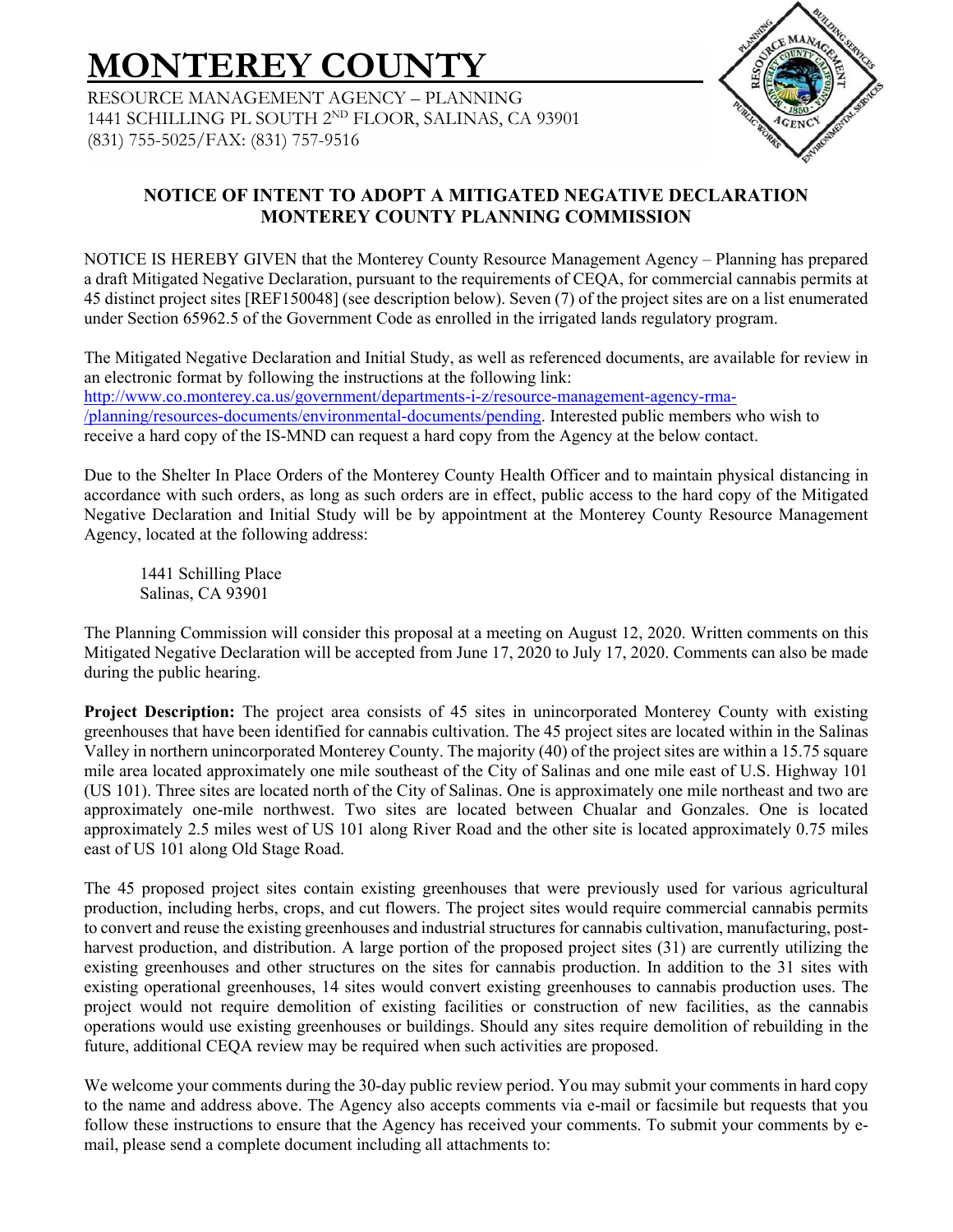#### CEQAcomments@co.monterey.ca.us

An e-mailed document should contain the name of the person or entity submitting the comments and contact information such as phone number, mailing address and/or e-mail address and include any and all attachments referenced in the e-mail. To ensure a complete and accurate record, we request that you also provide a follow-up hard copy to the name and address listed above. If you do not wish to send a follow-up hard copy, then please send a second e-mail requesting confirmation of receipt of comments with enough information to confirm that the entire document was received. If you do not receive e-mail confirmation of receipt of comments, then please submit a hard copy of your comments to ensure inclusion in the environmental record or contact the Agency to ensure the Agency has received your comments.

Facsimile (fax) copies will be accepted with a cover page describing the extent (e.g. number of pages) being transmitted. A faxed document must contain a signature and all attachments referenced therein. Faxed document should be sent to the contact noted above at (831) 757-9516. To ensure a complete and accurate record, we request that you also provide a follow-up hard copy to the name and address listed above. If you do not wish to send a follow-up hard copy, then please contact the Agency to confirm that the entire document was received.

**For reviewing agencies**: Resource Management Agency – Planning requests that you review the enclosed materials and provide any appropriate comments related to your agency's area of responsibility. The space below may be used to indicate that your agency has no comments or to state brief comments. In compliance with Section 15097 of the CEQA Guidelines, please provide a draft mitigation monitoring or reporting program for mitigation measures proposed by your agency. This program should include specific performance objectives for mitigation measures identified (CEQA Section 21081.6[c]). Also inform this Agency if a fee needs to be collected in order to fund the mitigation monitoring or reporting by your agency and how that language should be incorporated into the mitigation measure.

All written comments on the Initial Study should be addressed to:

County of Monterey Resource Management Agency Attn: Craig Spencer, RMA – Planning Services Manager 1441 Schilling Pl South 2nd Floor Salinas, CA 93901

Re: Multiple Cannabis Cultivation Facilities in Unincorporated Monterey County (REF150048)

From: Agency Name:

| <b>Contact Person:</b> |  |
|------------------------|--|
|------------------------|--|

Phone Number:

- No Comments provided
- Comments noted below
- Comments provided in separate letter

COMMENTS: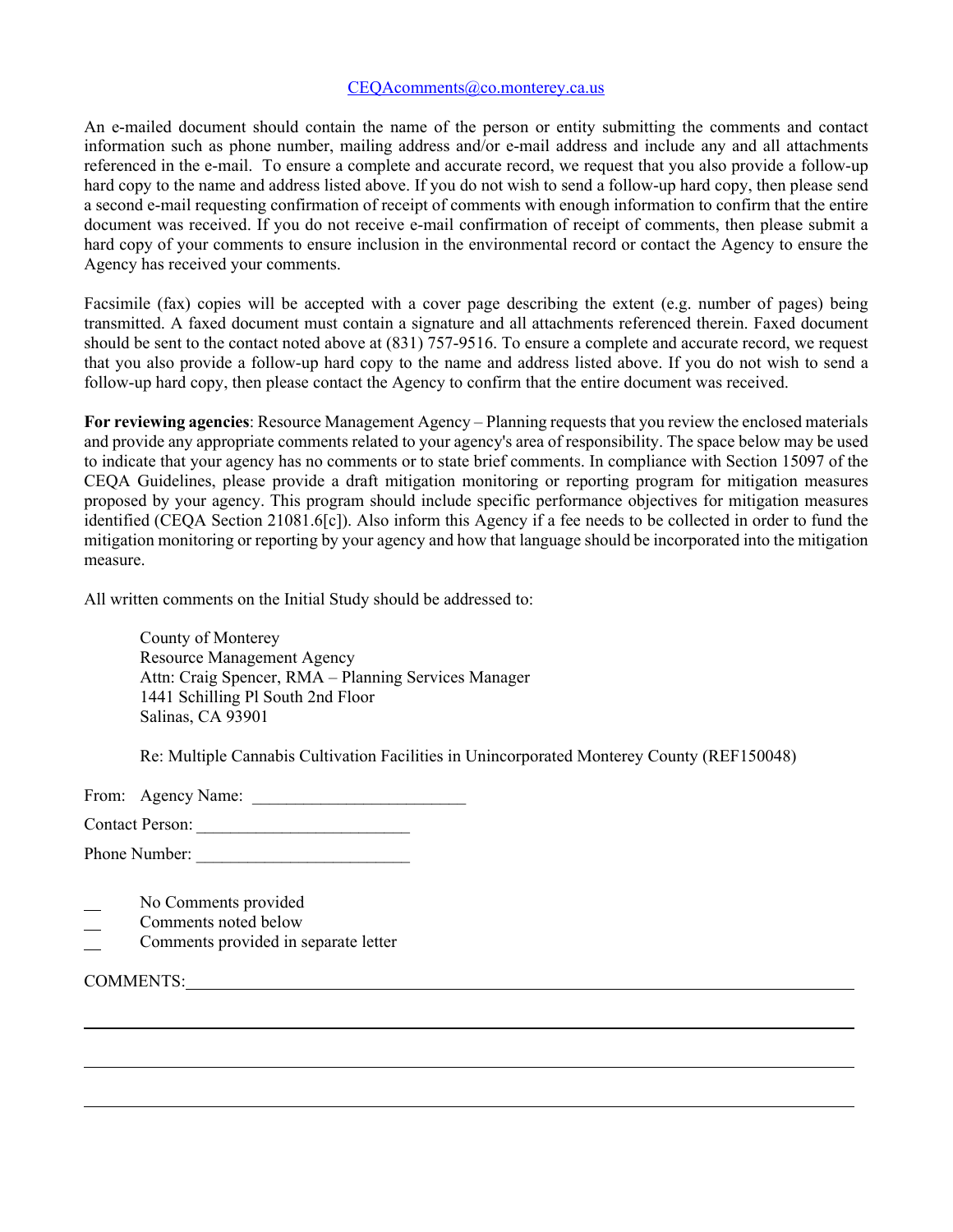### **DISTRIBUTION**

- 1. State Clearinghouse (Electronic submittal; includes the Notice of Completion)
- 2. County Clerk's Office
- 3. CalTrans District 5 (San Luis Obispo office)
- 4. Association of Monterey Bay Area Governments
- 5. Monterey Bay Air Resources District
- 6. California Department of Fish & Wildlife, Monterey Field Office Environmental Review, Marine Region
- 7. California Department of Fish & Wildlife, Region 4, Renee Robison
- 8. El Camino Water Company
- 9. Monterey Regional Fire Protection District
- 10. Monterey County Agricultural Commissioner
- 11. Monterey County RMA-Public Works
- 12. Monterey County RMA-Environmental Services
- 13. Monterey County Parks Department
- 14. Monterey County Environmental Health Bureau
- 15. Monterey County Sheriff's Office, Sergeant Matt Mendoza
- 16. Salinas Union High School District
- 17. Pacific Gas & Electric
- 18. Bureau of Cannabis Control
- 19. Department of Public Health (Manufactured Cannabis Safety Branch)
- 20. California Department of Food and Agriculture (CalCannabis)
- 21. The Open Monterey Project
- 22. LandWatch Monterey County
- 23. Property Owners on record & Tenants identified in attached Table 1 (**Notice of Intent only)**
- 24. Posting in the newspaper (Herald and Californian)

## **Distribution by e-mail only (Notice of Intent only):**

- 29. U.S. Army Corps of Engineers (San Francisco District Office: Katerina Galacatos: galacatos@usace.army.mil)
- 30. Emilio Hipolito  $\left(\frac{\text{ehipolito}(a)\text{ncerc.org}}{\text{cheb}}\right)$
- 31. Molly Erickson (Erickson @stamplaw.us)
- 32. Margaret Robbins (MM\_Robbins@comcast.net)
- 33. Michael Weaver (michaelrweaver@mac.com)
- 34. Monterey/Santa Cruz Building & Construction (Office@mscbctc.com)
- 35. Garry Hofer (garry.hofer@amwater.com)
- 36. Jack Wang (Jack.Wang@amwater.com )
- 37. Jeana Arnold (jeana.arnold $(\partial \text{pge.com})$ )
- 38. Jennifer Rosenthal, Agent (jennifer@jrilawoffice.com)
- 39. Jason Retterer, Agent (jason@jrgattorneys.com )
- 40. Plasha Will, Agent (plashawill $(\partial \text{gmail.com})$ )
- 41. Don Bonsper (dbonsper@outlook.com)
- 42. Sean Cramer (seancramer 785@gmail.com)
- 43. Janis Dickinson (jld84@cornell.edu)
- 44. Tom Gano (mosswoodcv@gmail.com)
- 45. Kathie Lane (lane.kathie@gmail.com)
- 46. Greg Martin  $(gme1@at1.net)$
- 47. J A Martinez (jamartinez0287@gmail.com )
- 48. Diane Miller (ironwoodhilldesign@gmail.com)
- 49. Orville Myers (orvillemyers1234@sbcglobal.net)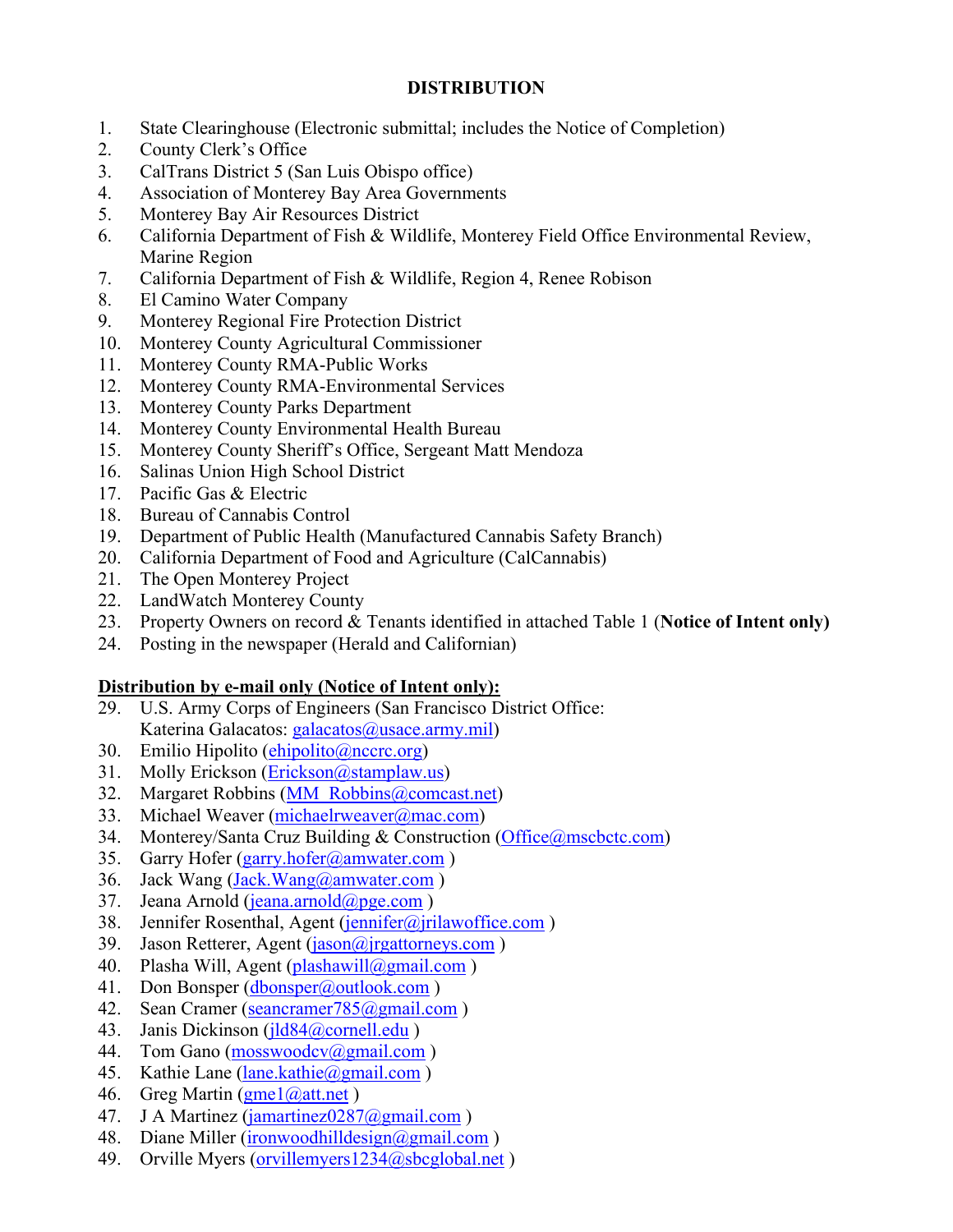- 50. Susan Newton (smnewt2000@gmail.com)
- 51. Heidi Park (heidipark@razzolink.com)
- 52. Jim Payne  $(17$ warren $\omega$ gmail.com)
- 53. Sal Rombi (salrombi@rombiwines.com)
- 54. Tony Scardina (scardinabuilders@sbcglobal.net)
- 55. Mark Siino (marksiino@aol.com)
- 56. Torre Stromberger (torre.stromberger@gmail.com)
- 57. Unknown #1 (freesonia4@yahoo.com)
- 58. Unknown #2 (mcpincarmel@sbcglobal.net)
- 59. Unknown #3 ( $\frac{b \cdot \text{r} \cdot \text{r} \cdot a}{\text{r} \cdot a}$ )
- 60. Lance Wheeler (lancewheeler07@comcast.net)

*Revised 4/23/20*